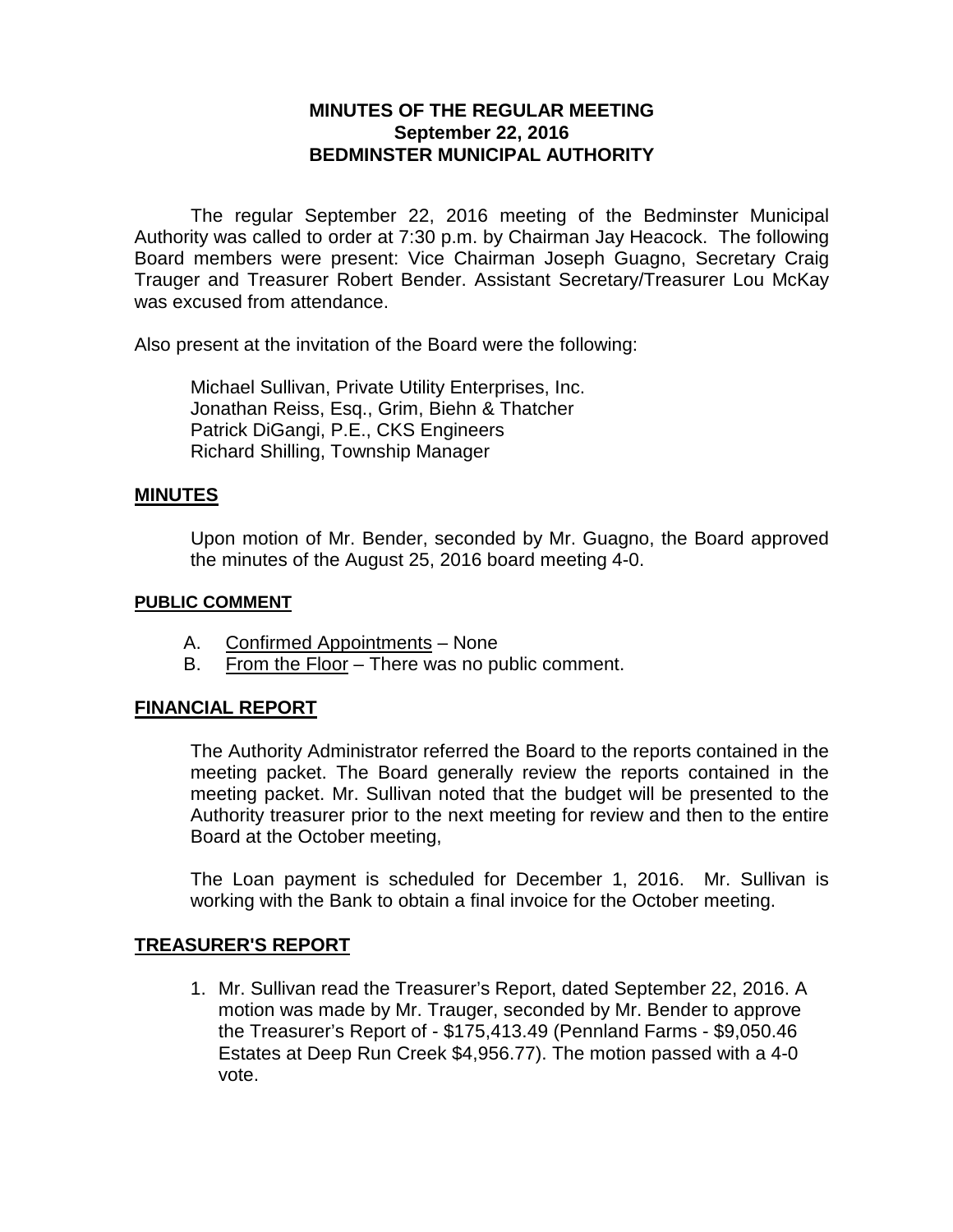## **SOLICITOR'S REPORT**

### **Authority Business**

Mr. Reiss referred the Board to his written report.

### **Developments** –

1. Mr. Reiss referred the Board to his written report.

Telvil-Rice Tract Development and Memorandum of Development Agreements –

A motion was made by Mr. Trauger, seconded by Mr. Bender to approve the Telvil-Rice Memorandum Agreement. The motion passed with a 4-0 vote.

A motion was made by Mr. Trauger, seconded by Mr. Bender to approve the Telvil-Rice Development Agreement. The motion passed with a 4-0 vote.

### **ENGINEER'S REPORT**

#### **Authority Projects**

The Authority's Engineer generally reviewed the projects within the written engineering report with the Board.

- 1. Elephant Road WWTP Upgrade Startup was September 13, 2016. CKS Engineers met the DEP onsite for the inspection. No issues were reported and the operations permit is expected to be issued. CKS Engineers is waiting on the punch-list items to be completed by the contractor.
- 2. Stonebridge Sanitary Sewer Replacement Project Mr. DiGangi provided an update to the Board on the progress of the project.
- 3. Deep Run WWTP Decommission Study Mr. DiGangi provided an update to the Board on the progress of the project. As part of the PA Small Water & Sewer Grant Application, the Authority must obtain approval from the Township Planning Commission certifying that the project is consistent with the comprehensive Township planning.